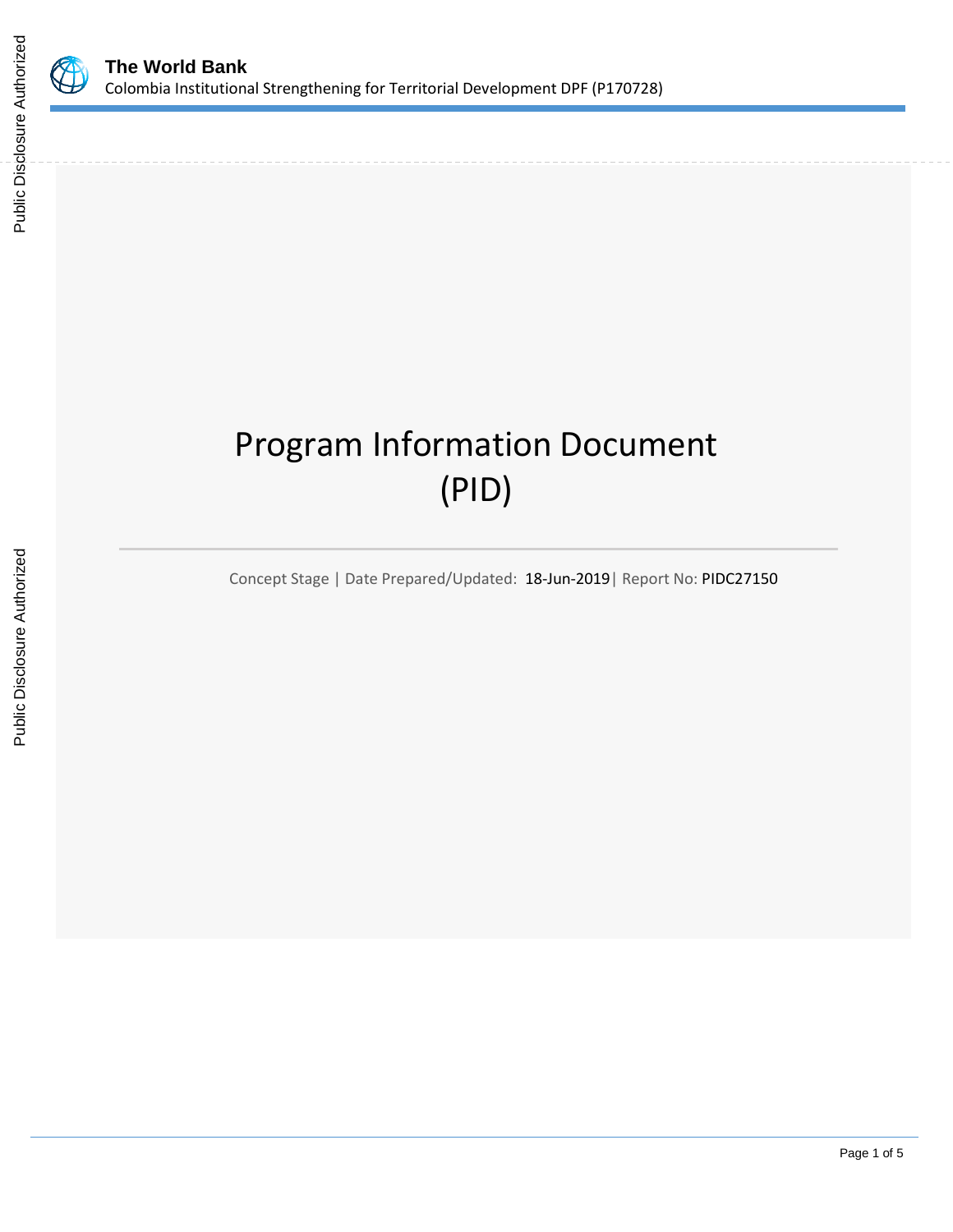

# **BASIC INFORMATION**

## **A. Basic Project Data**

| Country                        | Project ID                          | Project Name                                                                            | Parent Project ID (if any)      |
|--------------------------------|-------------------------------------|-----------------------------------------------------------------------------------------|---------------------------------|
| Colombia                       | P170728                             | Colombia Institutional<br>Strengthening for Territorial<br>Development DPF<br>(P170728) |                                 |
| Region                         | <b>Estimated Board Date</b>         | Practice Area (Lead)                                                                    | <b>Financing Instrument</b>     |
| LATIN AMERICA AND<br>CARIBBEAN | Jan 16, 2020                        | Governance                                                                              | Development Policy<br>Financing |
| Borrower(s)                    | <b>Implementing Agency</b>          |                                                                                         |                                 |
| Republic of Colombia           | <b>National Planning Department</b> |                                                                                         |                                 |

## **Proposed Development Objective(s)**

The objective of this operation is to support policies to strengthen the institutional frameworks for coordination, planning and resource allocation, and capacity building that promote strategic investments at the regional level, as well as to foster efficient rural and urban land markets to leverage regional development.

**Financing (in US\$, Millions)** 

#### **SUMMARY**

| <b>Total Financing</b> | 400.OC |
|------------------------|--------|
|                        |        |

DETAILS

| <b>Total World Bank Group Financing</b> | 400.00 |
|-----------------------------------------|--------|
| World Bank Lending                      | 400.00 |

Decision

The review did authorize the preparation to continue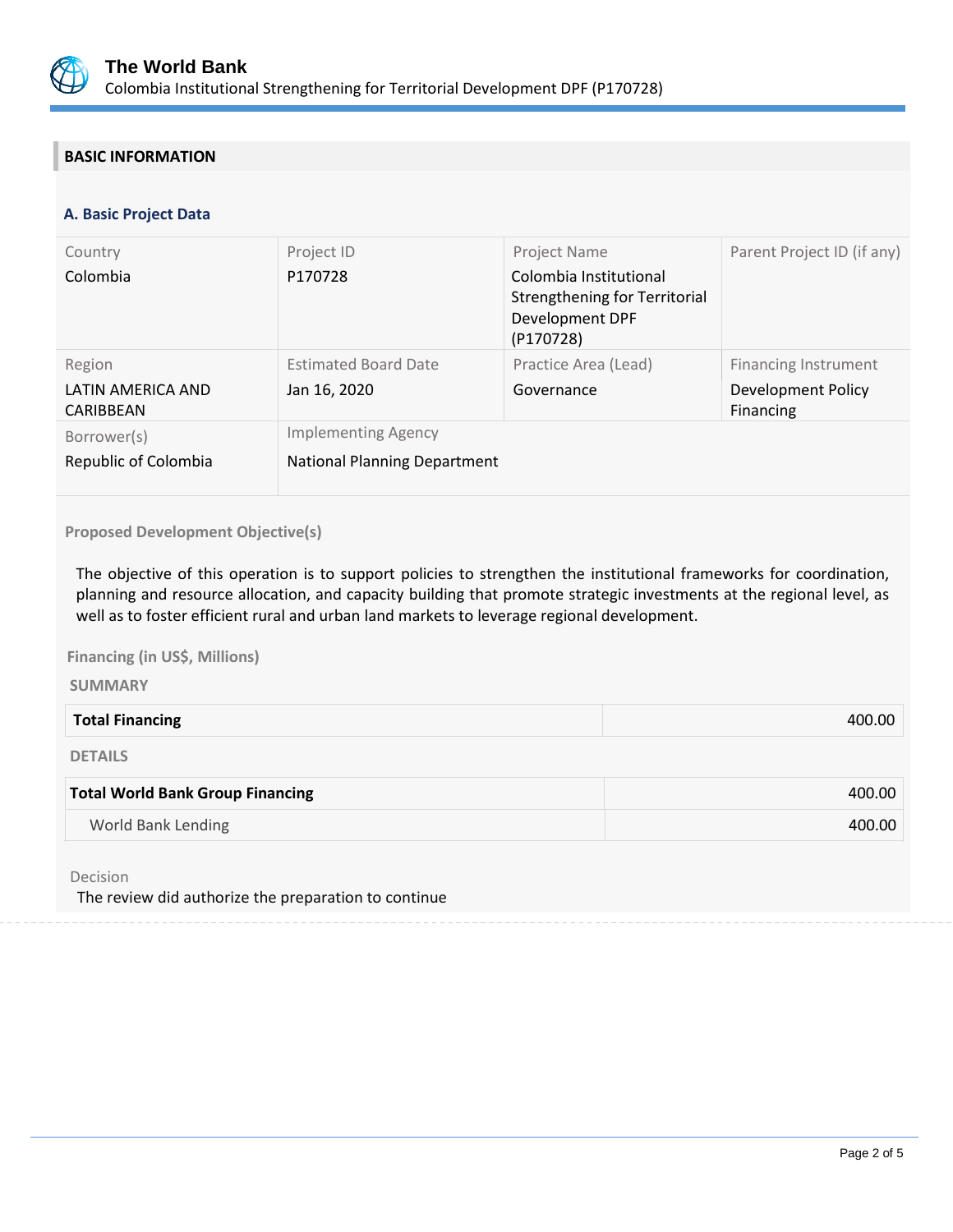

#### **B. Introduction and Context**

#### Country Context

Advancing inclusive, sustainable and productive territorial development is one of the salient objectives in Colombia's new National Development Plan (NDP) for 2018-2022. Historically, gaps in the frameworks and institutions for territorial planning and subnational public management have contributed to important challenges to equitable regional development in Colombia, as reflected in poor service delivery indicators and inequality measures. Recognizing the importance of addressing these challenges, the Government's 2014-2018 NDP outlined a program of reforms targeted at establishing the enabling environment and regulatory framework for integrated territorial development, actions that were supported by the First Programmatic Territorial Development Development Policy Financing (P158520). Important milestones - including approval of a new territorial planning policy, a comprehensive cadaster policy, and the strengthening of investment agreements between the national and subnational governments, among others - were achieved under this Program. Under the framework of the new 2018-2022 NDP, the Government is now advancing on the next generation of policies aimed at strengthening the institutional frameworks needed to further consolidate territorial development in Colombia.

#### Relationship to CPF

The proposed operation is well-aligned with Pillar 1 (Fostering Balanced Territorial Development) of the 2016-2021 CPF, which recognizes the important role of subnational governments in supporting territorial development.

#### **C. Proposed Development Objective(s)**

The objective of this operation is to support policies to strengthen the institutional frameworks for coordination, planning and resource allocation, and capacity building that promote strategic investments at the regional level, as well as to foster efficient rural and urban land markets to leverage regional development.

#### Key Results

Key results are expected from improved coordination, planning and resource allocation that promote strategic investments at the regional level, more efficient rural and urban land markets such as increased coverage of cadastral information for improved multisectoral public management, and improved public management capacity at the subnational level.

#### **D. Concept Description**

The proposed operation aims to achieve its objective in supporting policy actions under three pillars. As the design further develops, these may be consolidated into two pillars.

#### *Pillar 1: Coordination, Planning and Resource Allocation that Promote Strategic Investments at the Regional Level -*

Despite recent advances in the implementation of Colombia's frameworks for effective territorial development, challenges related to weak inter-institutional coordination at the territorial level and investment atomization continue. Thus, further efforts are needed to consolidate these reforms and address persistent regional inequalities in territorial development. As such, reforms under this pillar focus on strengthening the institutional framework for multi-level governance, enhancing coordination within and between regions, and incentivizing regional investments aimed at supporting strategic regional development needs.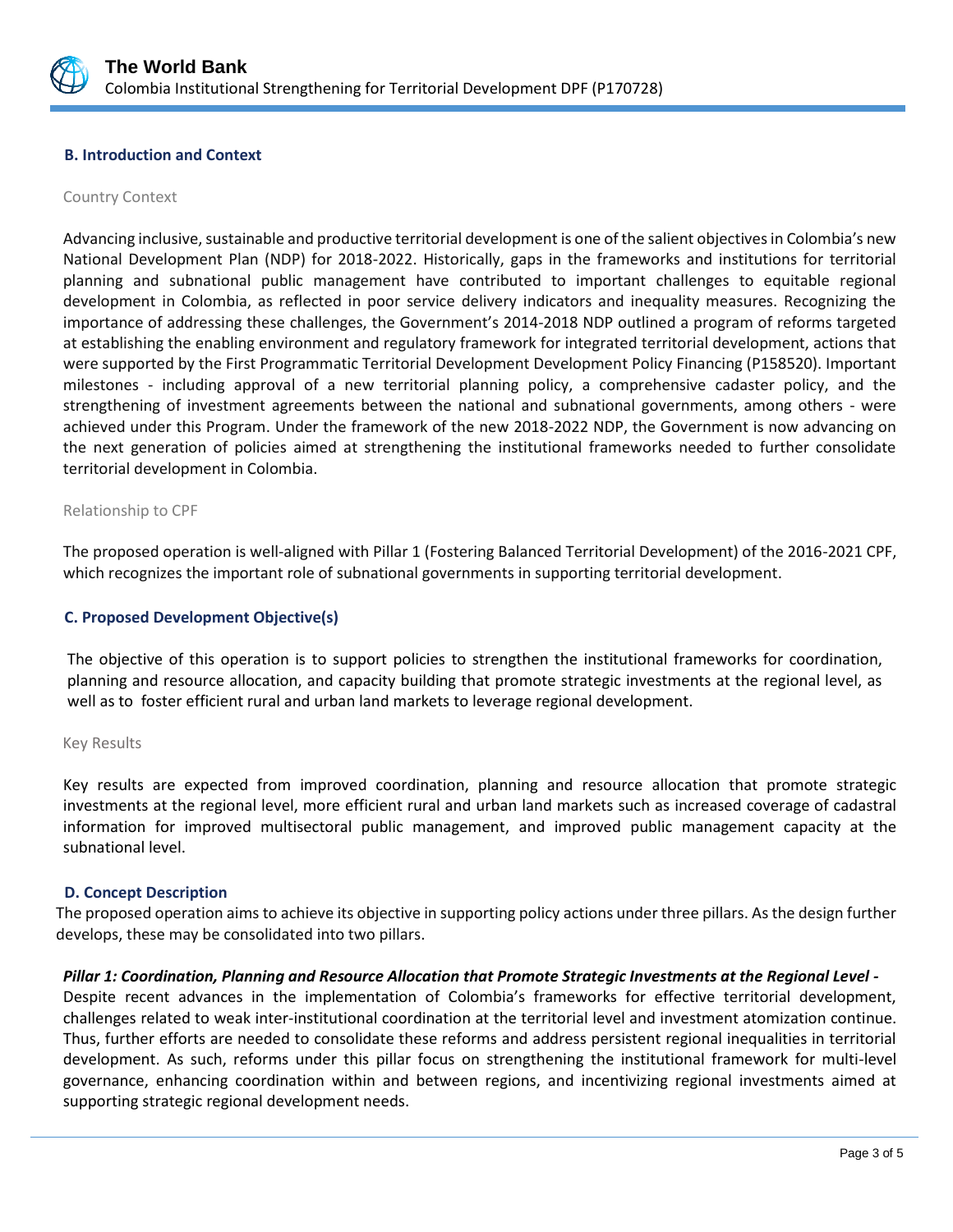

**Pillar 2: Fostering Efficient Urban and Rural Land Markets -** Rural and urban land markets in Colombia have operated inefficiently, in part due to the lack of reliable and current information about land parcel demarcation, land ownership, land prices and overall land economic potential. As a result, land disputes have multiplied exponentially, complicated by the country's long civil conflict which impeded access to the entirety of the territory. The operation will support government policies to establish efficient land information systems and processes and more dynamic land management at the urban level.

*Pillar 3: Improving Public Management Capacity at the Subnational Level -* The effectiveness of the Government's 2018- 2022 NDP in achieving its regional development objectives will depend, to a great extent, on the capacity of subnational governments to effectively manage the underlying processes essential for operationalizing and implementing policy, as well as for the central government to effectively monitor the process and provide subnational entities with relevant incentives and support. As such, the operation supports reforms that build on previous and existing efforts to strengthen institutional capacities in subnational governments.

## **E. Poverty and Social Impacts and Environmental Aspects**

#### Poverty and Social Impacts

The Poverty and Social Impact Analysis (PSIA) will be organized around the pillars outlined in the DPF. In particular, the policies in Pillar 1 aimed at strengthening policies and institutions to enable integrated territorial development are expected to have positive effects on territorial management and planning at the subnational level, as well as on the enhancement of territorial development. The effects on welfare are likely to be mostly indirect and moderately positive overall, operating through a better provision of public services and local public goods. Actions under Pillar 2, supporting policies to improve the efficiency of rural and urban land markets are expected to have moderate positive effects in the long-run through tenure formalization, and the improvement of efficiency and performance of sub-national entities that could help to reduce socio-economic gaps. The impact on poverty and shared prosperity of policy actions under Pillar 3, aimed at supporting the strengthening of management capacity in the public sector at subnational level are expected to be positive; it will, however, depend on the way those savings will be allocated and the elasticity between local public investment and poverty. Further analysis and a more extensive literature review will take place as the team moves forward to determine the distributional impact of these prior actions.

#### Environmental Impacts

The policy actions supported by this operation will likely contribute to more adequate management of local resources and a better planning of territorial development, which, by way of integrating environmental preservation and conservation, can generate better contributions in information, institutional coordination and allocation of budgets for environmental management. To expand the coverage of cadastral information should contribute to increased tenure security and secure access of local communities to forest and natural resources and to strengthen local governments' ability to generate resources, improve public service delivery, and potentially develop environmental enforcement capacity; those improvements can help to reduce illegal deforestation and degradation of rural landscapes, maintain vital ecosystems services, reduce greenhouse emissions, and improve agricultural productivity. Policies supporting strong environmental requirements for urban permits and urban land regulations could bring about climate change co-benefits in cities. The environmental analysis identified a potential risk for possible indirect negative environmental effects from some policies supported under the DPF, which are not considered to be significant, as long as government applies existing environmental legislation and best practices.